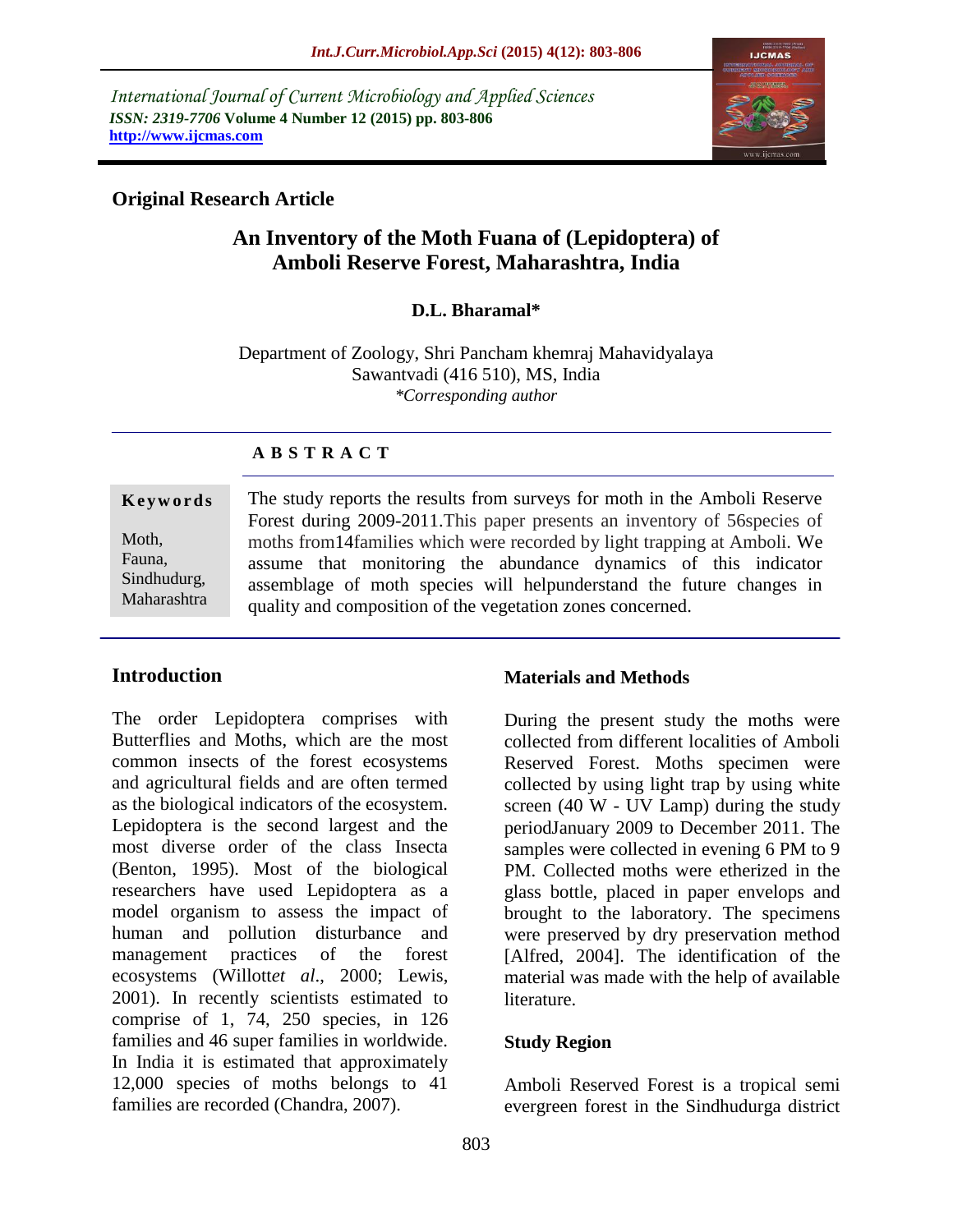of Maharashtra State, a part of Western Ghats and the total area of this forest is 659.88 ha. It is situated at 150 37'- 600 40' N latitude and 730 19'- 740 13' E. The average rainfall of this region is 3000 to 5000 mm. The soil of the present study region is red brown.

#### **Results and Discussion**

The suborder Heterocera is represented by 56 species of moths belonging to 14 families have been listed in this order (Table. 1). Of these 14 families the family Noctuiidae was found to be dominant family which was represented by 13 species. This family was followed bySphingidae 06 species, followed byPyralidae, Geometridae, Lymantridae, Crambidae, (3 species each), Lasiocampidae, Saturniidae & Arctiidae (3 species), Gracillaridae and Gelechidae (2 species each), and Zygaenidae & Hepialidae. (1 species). In the present investigation 56 species of moths were recorded supporting the observations made

by Pandhrbale (2004) who reported 128 species of moths from 74 Satara District, Western Ghats, Maharashtra. Barlow and Waiwood (1989) enlisted 1,426 moth species from tropical forest in Peninsular Malaysia. Smetacek (2008) reported 887 species of moths from Nanital District, Himalaya, India. Chandra and Nema (2007) reported 313 species and subspecies of moths from Madhya Pradesh. 14 species of wild sericigenous insects were documented by Kakati and Chutia(2009) in Nagaland, India. During the present study 3 species viz. *Anthrareamylitta*, *Actiasselene* and *Attacus atlas* of silkmoths were reported. Presently about 1,000 species of butterflies and 12,000 species of moths are known from India (State of Art, 1991). Hamlyn (1969) reported about 140,000 Lepidopteran species comprising 13,000 butterflies and 127,000 moths from the world however, according to Grimaldi and Engel (2005) nearly 150,000 Lepidopteran species were recorded throughout the world.

| Sr. No         | Family        | <b>Genus</b>    | <b>Species</b> |
|----------------|---------------|-----------------|----------------|
|                | Hepidalidae   | Phassus         | malabaricus    |
| $\overline{2}$ | Gracillaridae | Acrocerocops    | syngramma      |
| 3              |               | <b>Bauhinia</b> | purpurea       |
| $\overline{4}$ |               | Gracillaria     |                |
| 5              |               | Phycodes        |                |
| 6              |               | Plutella        | xyllostella    |
| 7              | Gelechidae    | Pectinophora    | gossypiella    |
| 8              |               | Sitotroga       | cerealella     |
| 9              | Zygaenida     | Eterusia        | aedia          |
| 10             |               | Heterusia       |                |
| 11             | Limacodidae   | Altha           | subnotata      |
| 12             |               | Parsa           | lepida         |
| 13             | Pyralidae     | Chilo           | partelus       |
| 14             |               | Cnapphalocrosis | medinalis      |
| 15             |               | Eutectona       | machaeralis    |
| 16             |               | Margaronia      | caesalis       |
| 17             |               | Procerus        | indicus        |

**Table.1** Annotated checklist of moth fauna from Amboli Reserve Forest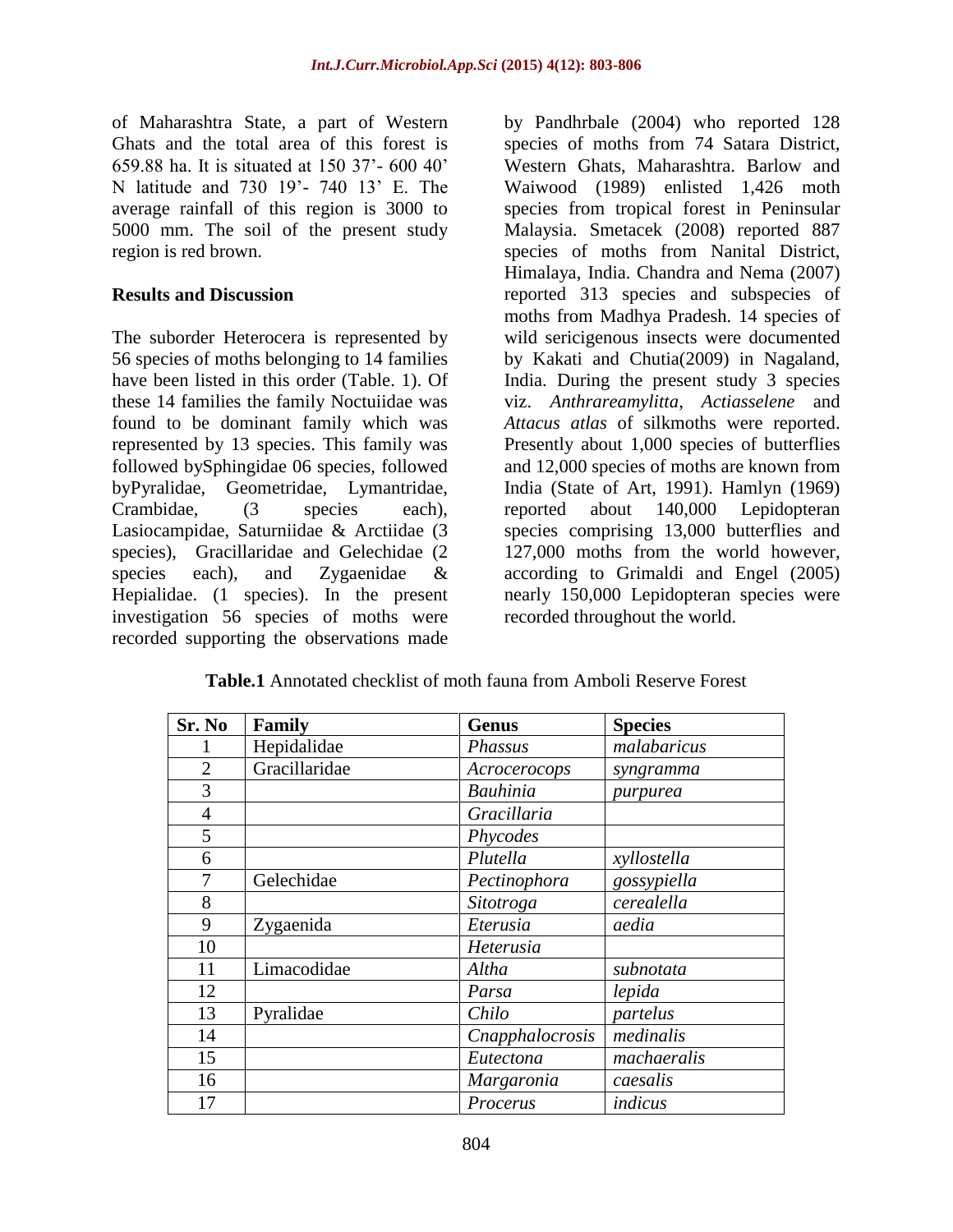## *Int.J.Curr.Microbiol.App.Sci* **(2015) 4(12): 803-806**

| 18 |               | Pyralid        |              |
|----|---------------|----------------|--------------|
| 19 |               | Raphimetopus   |              |
| 20 | Geometridae   | Agathia        | laetata      |
| 21 |               | Eumelea        | rosalia      |
| 22 |               | Euproctis      | subnotata    |
| 23 |               | Geometra       |              |
| 24 |               | Macaria        | fasciate     |
| 25 |               | Micronea       | aculeate     |
| 26 | Lasiocampidae | Labeda         |              |
| 27 |               | Metanastria    | hyrtaca      |
| 28 |               | Taragama       | siva         |
| 29 |               | Trabal         | vishnu       |
| 30 | Saturniiidae  | Actias         | selene       |
| 31 |               | Antharaea      | mylitta      |
| 32 |               | <b>Atacus</b>  | atlas        |
| 33 | Sphingidae    | Acherontia     | styx         |
| 34 |               | Cephanodes     | hylas        |
| 35 |               | Daphnius       | neri         |
| 36 |               | Hippotion      | celerio      |
| 37 |               | Hippotion      |              |
| 38 |               | Nephele        | hespera      |
| 39 |               | Psilogramma    | menephron    |
| 40 | Noctuidae     | Agrotis        | ypsilon      |
| 41 |               | Dysgonia       |              |
| 42 |               | Erebus         | ephesperis   |
| 43 |               | Erebus         | marcops      |
| 44 |               | Eudocima       | maternal     |
| 45 |               | Eudocima       |              |
| 46 |               | Helicoverpa    | armigera     |
| 47 |               | Heliothese     | armigera     |
| 48 |               | Hippopyra      |              |
| 49 |               | <b>Hulodes</b> |              |
| 50 |               | Hypsiphylla    | robusta      |
| 51 |               | Lacera         | procellosa   |
| 52 |               | Mythimna       | compacta     |
| 53 |               | Mythimna       | separate     |
| 54 |               | Plusia         |              |
| 55 |               | Psimeda        | quadripennis |
| 56 |               | Spirama        | reorta       |
| 57 |               | Spodoptera     | litura       |
| 58 |               | Spodoptera     |              |
| 59 | Lymantrida    | <b>Artax</b>   | diagramma    |
| 60 |               | Dasychira      |              |
| 61 |               | Lymantria      | ampla        |
| 62 |               | Lymantria      | dispar       |